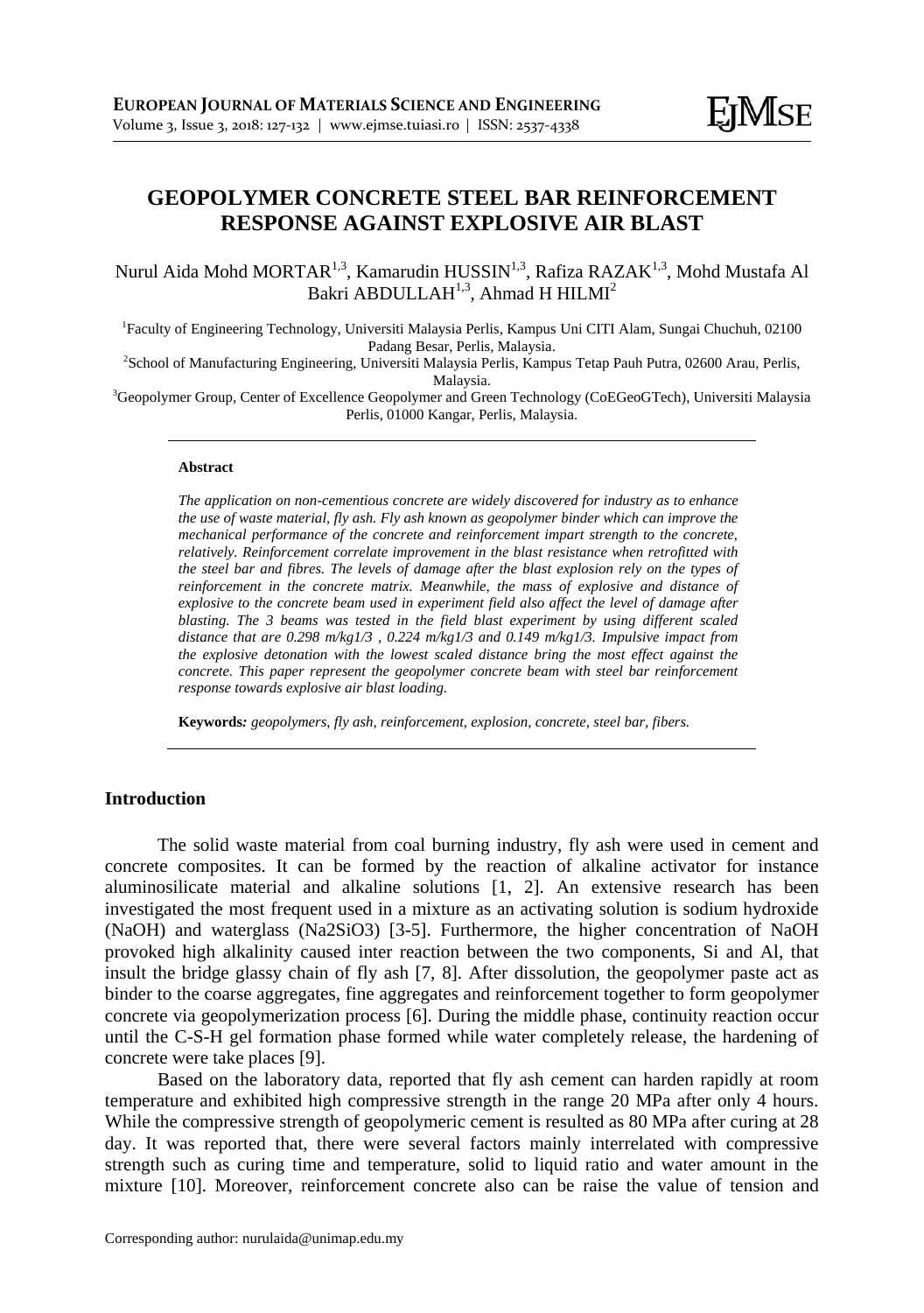compression strength of concrete due to ductility and capability to exhibit lower modulus of elasticity [12, 13].

The concrete is a very easily affect strain rate material as it showed higher fracture energies and also higher impacts strength [13]. High impact energy deteriorate the concrete structural as well as lower the mechanical behaviour [15, 16]. The severity of damage and injuries by the cause of explosion cannot be assumed with simple assumption [16]. As a result, there were some parameters to be expected in the blasting phenomenon based on the standoff distance, size and type of explosion and shape of charges [18–20]. Limited study has been proposed on the blast resistance of reinforce concrete beams, column, slabs, concrete walls and masonry walls using geopolymer concrete.

# **Design of experiment setup**

# *Concrete Reinforcement Design*

The incorporation of concrete fiber reinforcement material such as glass, nylon, steel, carbon and polypropylene can increase its mechanical properties, including its ductility, crack and impact resistance, tensile strength, stiffness, ductility, fatigue life, durability, and shrinkage reduction capability [12]. From the former researchers revealed that, the arrangement of the reinforcement can reduce the damage degree of the concrete structure [14] and optimal arrangement also able to minimize the ballistic resistance [20]. Fig. 1 shows the cross section view of concrete beam with Y10 steel rebar grade B500BT with a nominal yield at 500 MPa. The threaded reinforcement concrete surface geometries and mechanical behaviour are not similar because it bonding tightly to concrete compared to unthreaded steel bars. Research which have been developed over three decades also proved, energy absorption capacity can be improve by enhancing fiber that have high stress transfer capability and impact resistance [21].



**Fig. 1.** Cross section view of concrete beam with reinforcement

### *Blasting events*

Air blast detonations events on concrete purpose were studied as to perform experimental data. This measurement data will compute into modelling of concrete target towards blast in the action of dynamic loading. Table 1 shows the parameter used in field blast experiment using emulex esplosive. Fig. 2 indicated that illustration design for a blast test comprised of simply support blocks, displacement needles and an explosive at mid span of the beam.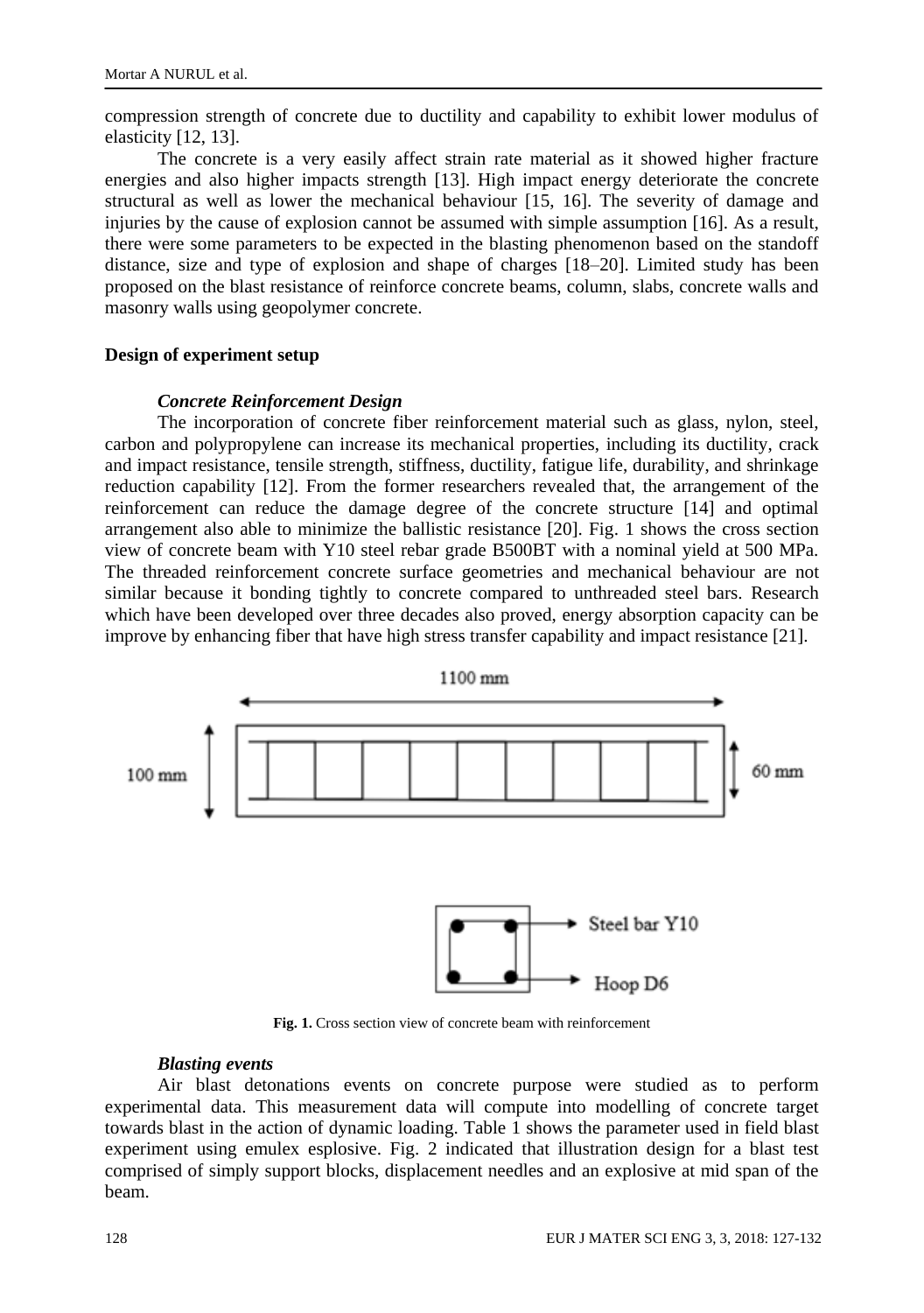

#### **Table 1.** Parameters for field blast experiment

**Fig. 2.** Illustration for field blast test

### *Damage assesement*

The duration of the blasting events occurs in very short time, measured in milliseconds per detonation. In addition, the open air detonation is the primary damage mechanism because of the shock wave produced. This can be known as, damage due to direct air blast effects and progressive collapse. The damage generated from the blast loading usually encountered from this blasting events are crack mitigation, concrete spallation, flexural strength failure and deflection collapse.

### *Crack propagation*

As a result, the rate of crack propagates rapidly at higher stress rate, thus cause the zone of micro cracking become bigger. The cracks width is decreased while the number of cracks increased as the compressive strength of the beam is higher. The main cracks perforates through the shock waves reflected on top and bottom of the surface endlessly. It is observed that the involving of tensile and compressive cracks is the primary factor of crack propagation. From the experimental results as shown in Fig. 3, there are two cracks pattern as initial cracks at the bottom of the beam and parallel cracks for bending failure located at sides of the beam.



**Fig. 3.** Crack on the beam after exposed to air blast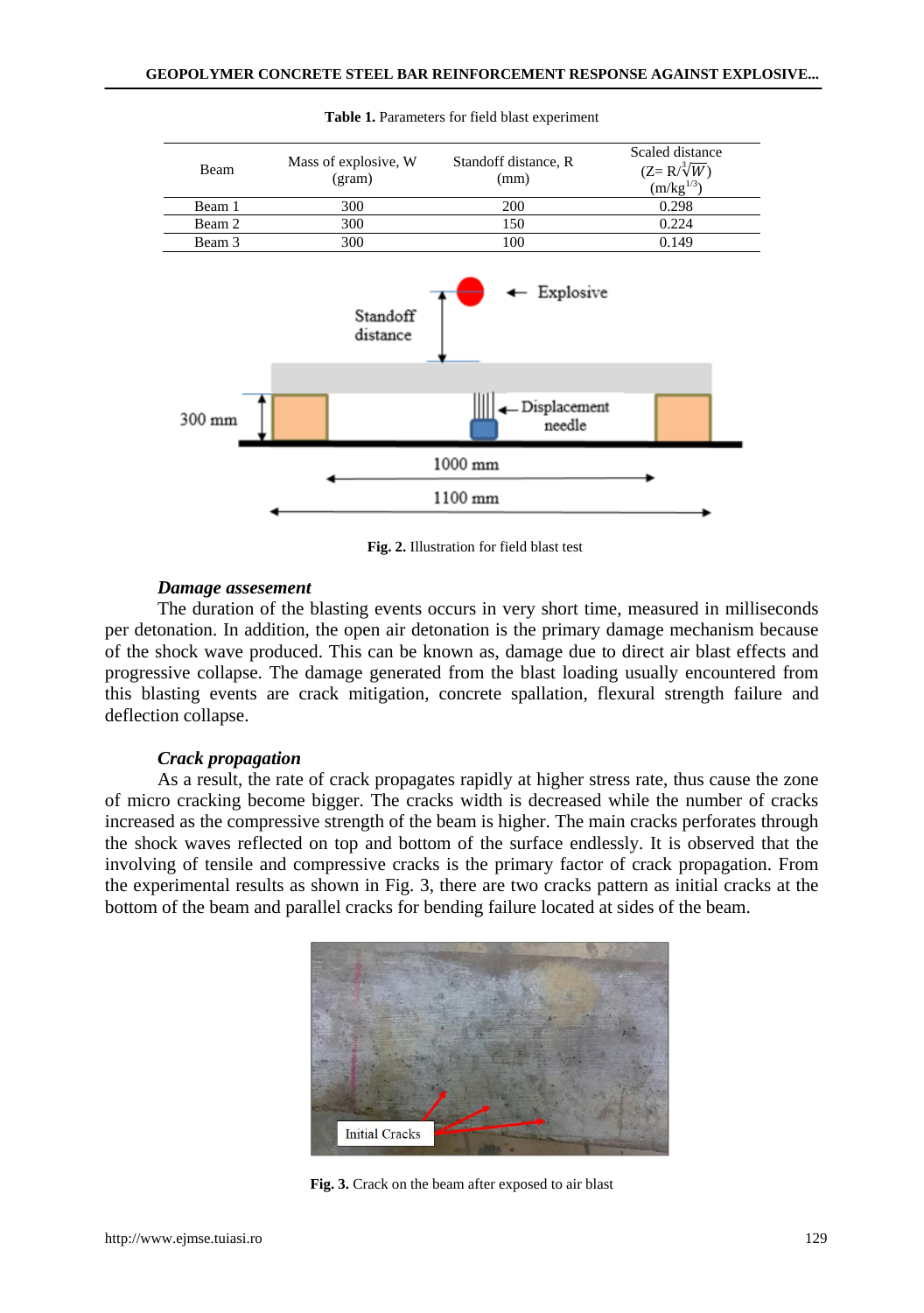# *Concrete spallation*

The mechanism for formation of concrete spallation is when the shock wave reflects frequently as compressive pressure towards the concrete surfaces, the tensile wave also have a tendency reflects oftentimes on the bottom surface. This effect the concrete spallation occurs at the bottom when the tensile pressure wave reflected as shown in Fig. 4. The top side will leads to the horizontal cracks due to back and forth pressure from the open air explosive detonation. The bottom side of the beam will encounter the tensile failure as the impulsive force acting upside the beam.



a) Compressive failure b) Tensile failure **Fig. 4** Post blast concrete spallation damage

# *Deflection rate and flexural failure*

As stated from the experiment, the concrete crushing in the compression region can caused the flexural failure and deflection rate increased. It was also examined that the present of steel bar reinforcements avoided shear cracks to develop, thus, increasing the shear strength of the beams and resulting in a more ductile failure. After detonation, beams deflected till contact the steel needle downward into sand as shown in Fig. 5, thus deflection rate are calculated by computing the value of maximum deflection. Table 2 shows the result on deflection and level of damage of the beam. The beam with the lowest scaled distance is observed to have more damage and high deflection rate compared to highest scaled distance.



**Fig. 5.** Sketch maximum displacement by steel needle

**Table 2.** Deflection result after blasting

| Beam   | Scaled Distance, Z<br>$(m/kg^{1/3})$ | Deflection<br>(mm | <b>Observation</b>       |
|--------|--------------------------------------|-------------------|--------------------------|
| Beam 1 | 0.298                                |                   | No damage                |
| Beam 2 | 0.224                                |                   | No damage                |
| Beam 3 | 1.149                                |                   | Damage at top and bottom |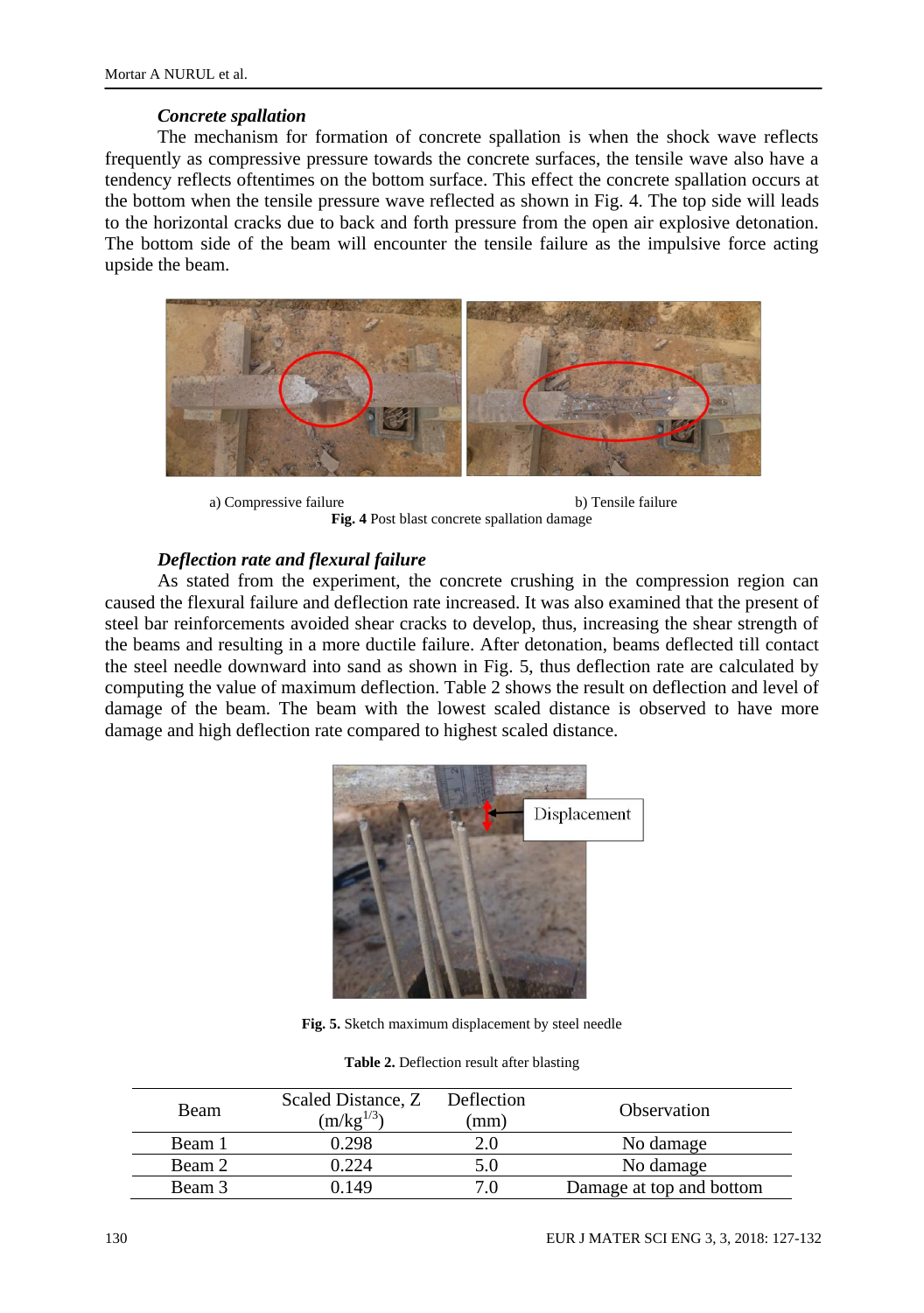#### **Conclusions**

From the conclusion, the importance of a concrete reinforcement design being able to sustain concrete members towards the impact explosion. The durability of the geopolymer concrete can be tested by adjusting the scaled distance during blast field event. If this ability was not analyses, blast loaded concrete structures may cause the shear cracks and engineering failure. By using fly ash as the replacement material, it was proved that better performance of the strength of concrete compared to OPC. In addition, a broader studies about awareness in public area and land defense concerns has increased the need to support the development of new and more affordable upgrade technologies.

#### **Acknowledgments**

The authors acknowledge Center of Geopolymer and Green Technology (CoEGeoGTech), Universiti Malaysia Perlis for the lab facilities and financing. The author thank to all who have contributed to this review paper.

# **References**

- [1] R. H. Kupaei, U. J. Alengaram, and M. Z. Bin Jumaat, *A Review on Fly Ash-Based Geopolymer Concrete*, **Electron. J. Struct. Eng.**, 2013, 13(1), pp. 1–6.
- [2] J. Liyana et al., *Reviews on Fly Ash based Geopolymer Materials for Protective Coating Field Implementations Centre of Excellence Geopolymer & Green Technology ( CEGeoGTech ),* **School of Materials,** 2013, 7(5), pp. 182–186.
- [3] M. M. A. Abdullah, H. Kamarudin, H. Mohammed, I. K. Nizar, A. R. Rafiza, and Y. *Zarina, The relationship of NaOH Molarity , Na 2 SiO 3 / NaOH Ratio , Fly Ash / Alkaline Activator Ratio , and Curing Temperature to the Strength of Fly Ash-Based Geopolymer,* **Advanced Materials Research,** 2011, 330, pp. 1475–1482.
- [4] L. N. Assi, E. Deaver, M. K. Elbatanouny, and P. Ziehl, *Investigation of early compressive strength of fly ash-based geopolymer concrete,* **Constr. Build. Mater.**, 2016, 112 (June), pp. 807–815.
- [5] D. Hardjito, *Studies on Fly Ash-Based Geopolymer Concrete Djwantoro Hardjito*, **Geopolymer: green chemistry and sustainable development solutions,** 2005, p. 103.
- [6] M. Soutsos, A. P. Boyle, R. Vinai, A. Hadjierakleous, and S. J. Barnett, *Factors influencing the compressive strength of fly ash based geopolymers***, Constr. Build. Mater.**, 2016, 110, pp. 355–368.
- [7] G. Sung, Y. Bok, K. Taek, and Y. Soo, *The mechanical properties of fly ash-based geopolymer concrete with alkaline activators,* **Constr. Build. Mater.**, 2015, 47 (2013), pp. 409–418.
- [8] X. Li, X. Ma, S. Zhang, and E. Zheng, *Mechanical Properties and Microstructure of Class C Fly Ash-Based Geopolymer Paste and Mortar*, **Materials**, 2013, pp. 1485–1495.
- [9] M. M. A. Abdullah, K. Hussin, M. Bnhussain, K. N. Ismail, and W. M. W. Ibrahim, *Mechanism and Chemical Reaction of Fly Ash Geopolymer Cement- A Review*, **Journal of Asian Scientific Research**, 2011, 6(1), pp. 35–44.
- [10] B. V Rangan, *Fly ash-based geopolymer concrete : study of slender reinforced columns*, **Journal of Materials Science**, 2007, 42, pp. 3124–3130.